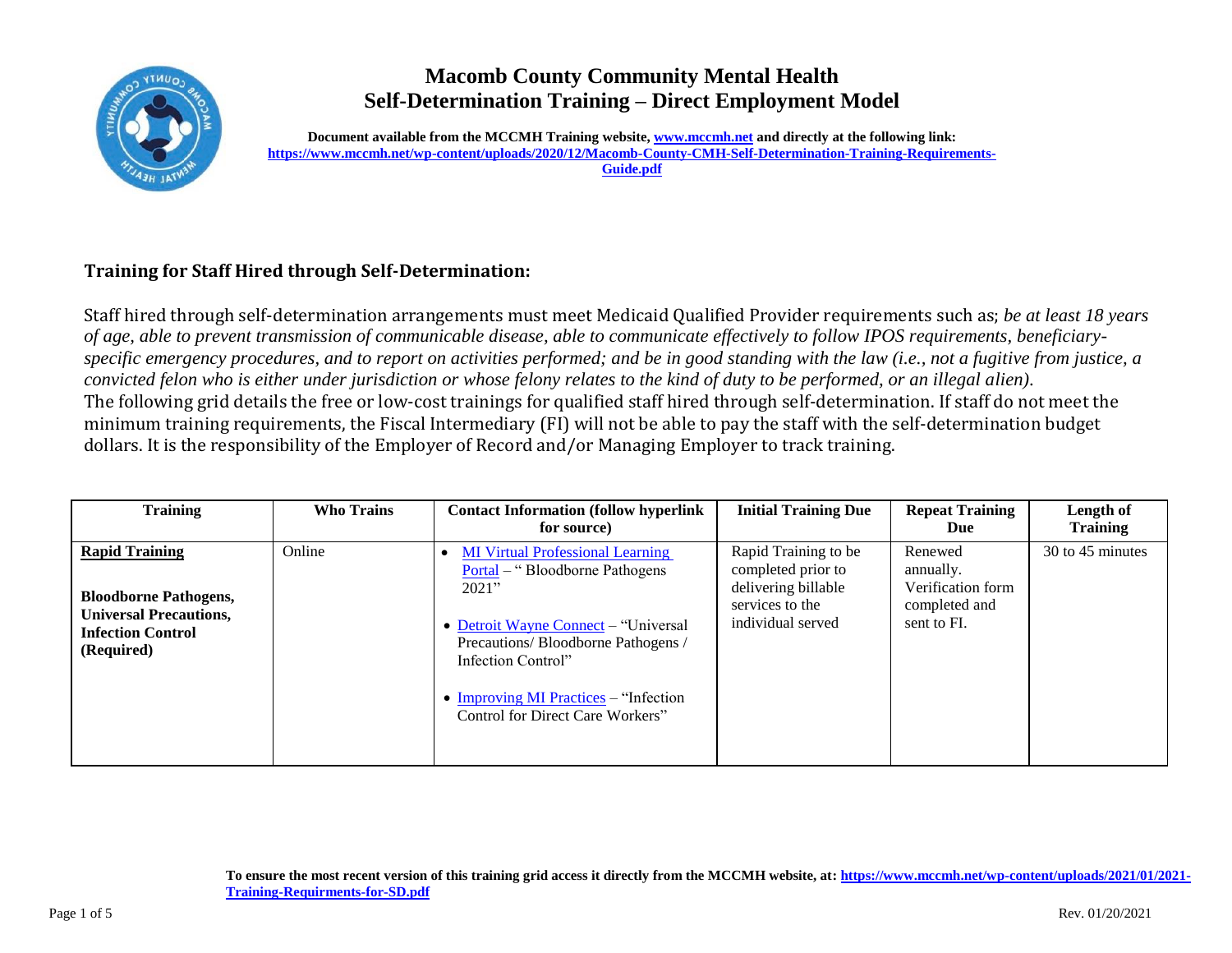| <b>Training</b>                                                                                                                                      | <b>Who Trains</b>                                                                                                                                                                                               | <b>Contact Information (follow hyperlink</b><br>for source)                                                                                                                                                                                                                                                                                         | <b>Initial Training Due</b>                                                                                | <b>Repeat Training</b><br><b>Due</b>                                                                                                                    | Length of<br><b>Training</b>               |
|------------------------------------------------------------------------------------------------------------------------------------------------------|-----------------------------------------------------------------------------------------------------------------------------------------------------------------------------------------------------------------|-----------------------------------------------------------------------------------------------------------------------------------------------------------------------------------------------------------------------------------------------------------------------------------------------------------------------------------------------------|------------------------------------------------------------------------------------------------------------|---------------------------------------------------------------------------------------------------------------------------------------------------------|--------------------------------------------|
| <b>Rapid Training</b><br><b>Person-Centered Planning</b><br><b>Specific to Person's</b><br><b>Individual Plan of Service</b><br>(IPOS)<br>(Required) | <b>Clinically Responsible</b><br>Case Holder (Supports<br>Coordinator or Case<br>Manager)<br>Employer of record<br>may provide the<br>training if documented<br>within the<br>Individualized Plan of<br>Service | Primary Case Holder<br>Universal Individual Plan of<br><b>Service Training Verification</b><br>Form.                                                                                                                                                                                                                                                | <b>Rapid Training</b><br>completed prior to<br>delivering billable<br>services to the<br>individual served | Renewed at least<br>annually, and<br>after significant<br>changes to the<br>plan have<br>occurred.<br>Verification form<br>completed and<br>sent to FI. | Varied, depending<br>on IPOS               |
| <b>Emergency Preparedness</b><br>(Required for staff working<br>with individuals enrolled in<br>the SED Waiver and<br>Children's Waiver<br>programs) | Online                                                                                                                                                                                                          | <b>MCCMH</b> Emergency Preparedness<br><b>PowerPoint Training for Self-</b><br>Determination staff<br>After training, print and sign attestation.<br>• Detroit Wayne Connect - "Emergency<br>Preparedness"<br>$\bullet$ Improving MI Practices – "Emergency"<br>Preparedness"                                                                       | Completed within 30<br>days or hire.                                                                       | Renewed<br>annually.<br>Verification form<br>completed and<br>sent to FI.                                                                               | 30 minutes to 45<br>minutes                |
| <b>Basic First Aid</b><br>(Required)                                                                                                                 | Live classroom<br>training or blended<br>(online and live in-<br>person training)                                                                                                                               | <b>American Heart Association</b><br><b>EMS Safety</b><br><b>American CPR Training</b><br><b>American Safety &amp; Health Institute</b><br><b>American Red Cross: The American</b><br>Red Cross will require a training<br>participant to complete First Aid and<br>Adult CPR in order to complete a live<br>skills demonstration that is required. | Completed within 30<br>days of hire.                                                                       | Renewed prior to<br>expiration of 2<br>year certification.<br>Verification form<br>completed and<br>sent to FI.                                         | Varied,<br>depending on<br>training source |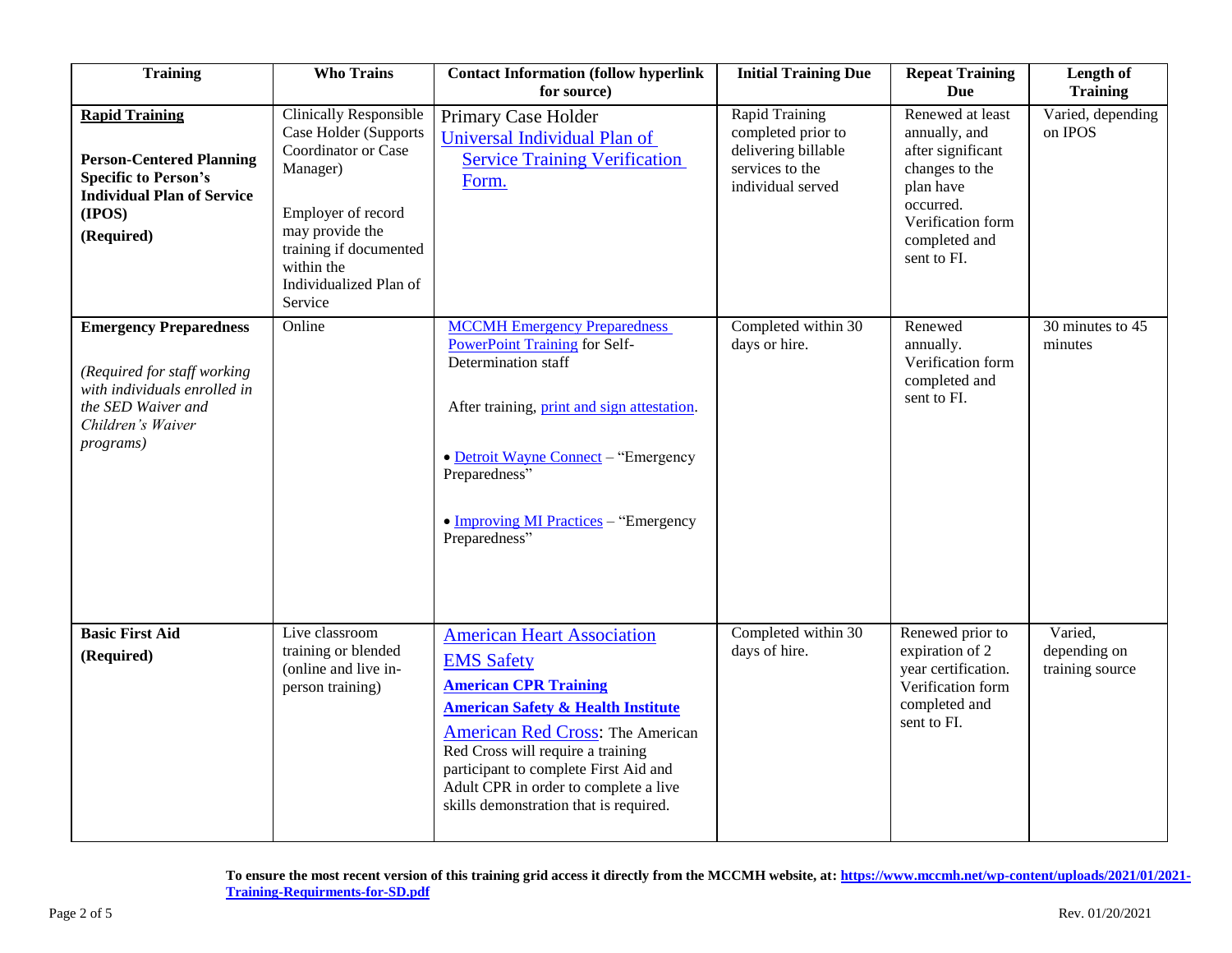| <b>Training</b>                                                                                                                 | <b>Who Trains</b>                                                                 | <b>Contact Information (follow hyperlink</b><br>for source)                                                                                                                                                                           | <b>Initial Training Due</b>                                                                                                                                                                       | <b>Repeat Training</b><br><b>Due</b>                                                                                                            | Length of<br><b>Training</b>                              |
|---------------------------------------------------------------------------------------------------------------------------------|-----------------------------------------------------------------------------------|---------------------------------------------------------------------------------------------------------------------------------------------------------------------------------------------------------------------------------------|---------------------------------------------------------------------------------------------------------------------------------------------------------------------------------------------------|-------------------------------------------------------------------------------------------------------------------------------------------------|-----------------------------------------------------------|
| <b>Recipient Rights</b><br>(Required)                                                                                           | <b>MCCMH</b> Office of<br><b>Recipient Rights</b>                                 | <b>MCCMH Office of Recipient Rights</b><br>Training Flyer for in-person training<br>dates and times. Scroll down the<br>Scroll down the website to the Recipient<br>Rights training row and click on the link<br>to access the flyer. | Completed within 30<br>days of hire.                                                                                                                                                              | Renewed<br>(face-to-face)<br>every 2 years.<br>Verification form<br>completed and<br>sent to FI.                                                | 2.0 hours                                                 |
| <b>Behavior Treatment Plan</b><br><b>Specific to Person</b><br>(Required for staff if there<br>is a Behavior Treatment<br>Plan) | Behaviorist<br>responsible for<br>implementation of<br>behavior treatment<br>plan | Primary Case Holder                                                                                                                                                                                                                   | Completed prior to<br>delivering billable<br>services to the<br>individual served<br>Verification form<br>completed and sent to<br>FI.                                                            | Renewed after<br>each behavior<br>treatment plan<br>review, and<br>annually<br>thereafter.<br>Verification form<br>completed and<br>sent to FI. | Varied, depending<br>on Behavior<br><b>Treatment Plan</b> |
| <b>Corporate Compliance and</b><br><b>HIPAA</b>                                                                                 | Online                                                                            | <b>MCCMH</b> Corporate Compliance and<br><b>HIPAA</b> for Self-Determination Staff<br>PowerPoint<br>After training, print attestation (last<br>page), sign and give to FI.                                                            | <b>Strongly encouraged</b><br>to assist staff in<br>understanding concepts<br>of HIPAA as well as<br>fraud, waste and abuse<br>of Medicaid dollars and<br>possibly penalties                      | As Needed                                                                                                                                       | 30 to 45 minutes                                          |
| Cardiopulmonary<br><b>Resuscitation (CPR)</b>                                                                                   | Live classroom<br>training or blended<br>(online and live in-<br>person training) | <b>American Heart Association</b><br><b>American Red Cross</b><br><b>EMS Safety</b><br><b>American CPR Training</b><br><b>American Safety &amp; Health Institute</b>                                                                  | <b>Strongly encouraged</b><br>to assist staff with<br>knowing how to<br>provide emergency<br>intervention to an<br>individual that is not<br>breathing or<br>experiencing a cardiac<br>emergency. | Renewed prior to<br>expiration of 2<br>year certification.<br>Verification form<br>completed and<br>sent to FI.                                 | Varied,<br>depending on<br>training source                |
| <b>Cultural Competency</b>                                                                                                      | Online                                                                            | • Detroit Wayne Connect - "Cultural<br>Competence/Diversity"<br>• Improving MI Practices - "Cultural<br>Competence - Basic Concepts"                                                                                                  | <b>Strongly encouraged</b><br>to educate staff about<br>how an individual's<br>culture can influence<br>the way services are                                                                      | As Needed                                                                                                                                       | 30 to 45 minutes                                          |

**To ensure the most recent version of this training grid access it directly from the MCCMH website, at[: https://www.mccmh.net/wp-content/uploads/2021/01/2021-](https://www.mccmh.net/wp-content/uploads/2021/01/2021-Training-Requirments-for-SD.pdf) [Training-Requirments-for-SD.pdf](https://www.mccmh.net/wp-content/uploads/2021/01/2021-Training-Requirments-for-SD.pdf)**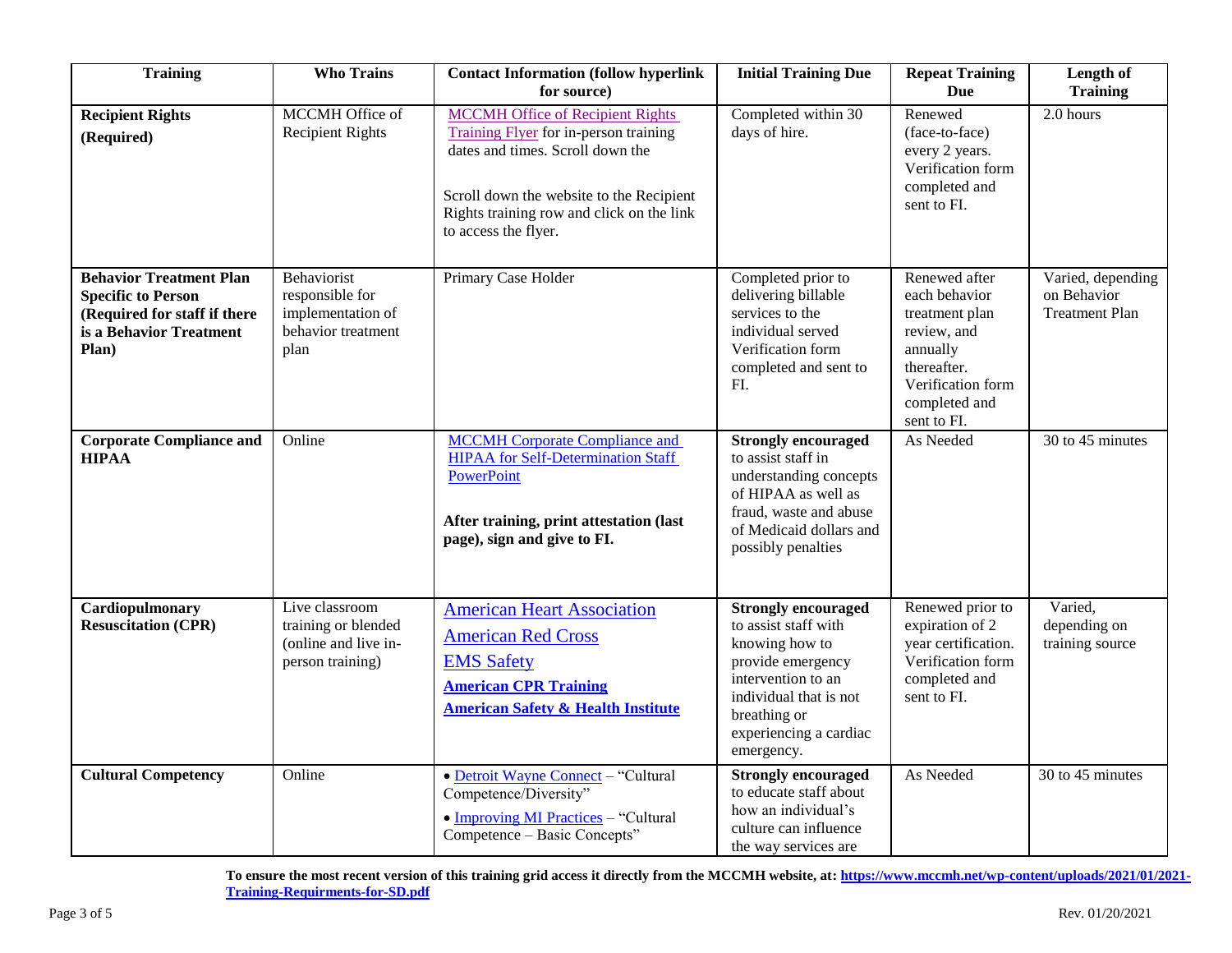| <b>Training</b>                                    | <b>Who Trains</b> | <b>Contact Information (follow hyperlink</b><br>for source)                                                                 | <b>Initial Training Due</b>                                                                                                                                                                                                                                                                | <b>Repeat Training</b><br><b>Due</b> | Length of<br><b>Training</b> |
|----------------------------------------------------|-------------------|-----------------------------------------------------------------------------------------------------------------------------|--------------------------------------------------------------------------------------------------------------------------------------------------------------------------------------------------------------------------------------------------------------------------------------------|--------------------------------------|------------------------------|
|                                                    |                   |                                                                                                                             | provided in a way that<br>is mindful of an<br>individual's culture.                                                                                                                                                                                                                        |                                      |                              |
| <b>Grievance and Appeals</b>                       | Online            | Detroit Wayne Connect - "Grievances,<br>Appeals and State Fair Hearings":                                                   | <b>Strongly encouraged</b><br>to educate staff on an<br>individual's right as a<br>Medicaid service<br>recipient to file a<br>grievance regarding the<br>services they are<br>provided or appeal<br>service authorization<br>determinations.                                               | As Needed                            | 60 minutes                   |
| <b>Limited English</b><br><b>Proficiency (LEP)</b> | Online            | • Detroit Wayne Connect - "Limited<br>English Proficiency":<br>• Improving MI Practices - "Limited<br>English Proficiency": | <b>Strongly encouraged</b><br>to assist staff in<br>understanding what<br>circumstances qualifies<br>an individual as having<br>Limited English<br>Proficiency and how<br>services can be<br>formatted to account<br>for LEP.                                                              | As Needed                            | 45 to 60 minutes             |
| <b>Trauma-Informed Care</b>                        | Online            | • Detroit Wayne Connect - "Trauma<br>$101$ ":<br>• Improving MI Practices - "Trauma<br>Basics":                             | <b>Strongly encouraged</b><br>to assist staff in<br>understanding how an<br>individual's exposure<br>to traumatic<br>experiences can impact<br>the development and<br>functioning of the brain<br>and influence how they<br>perceive, experience<br>and respond to various<br>life events. | As Needed                            | 1.5 Hours                    |